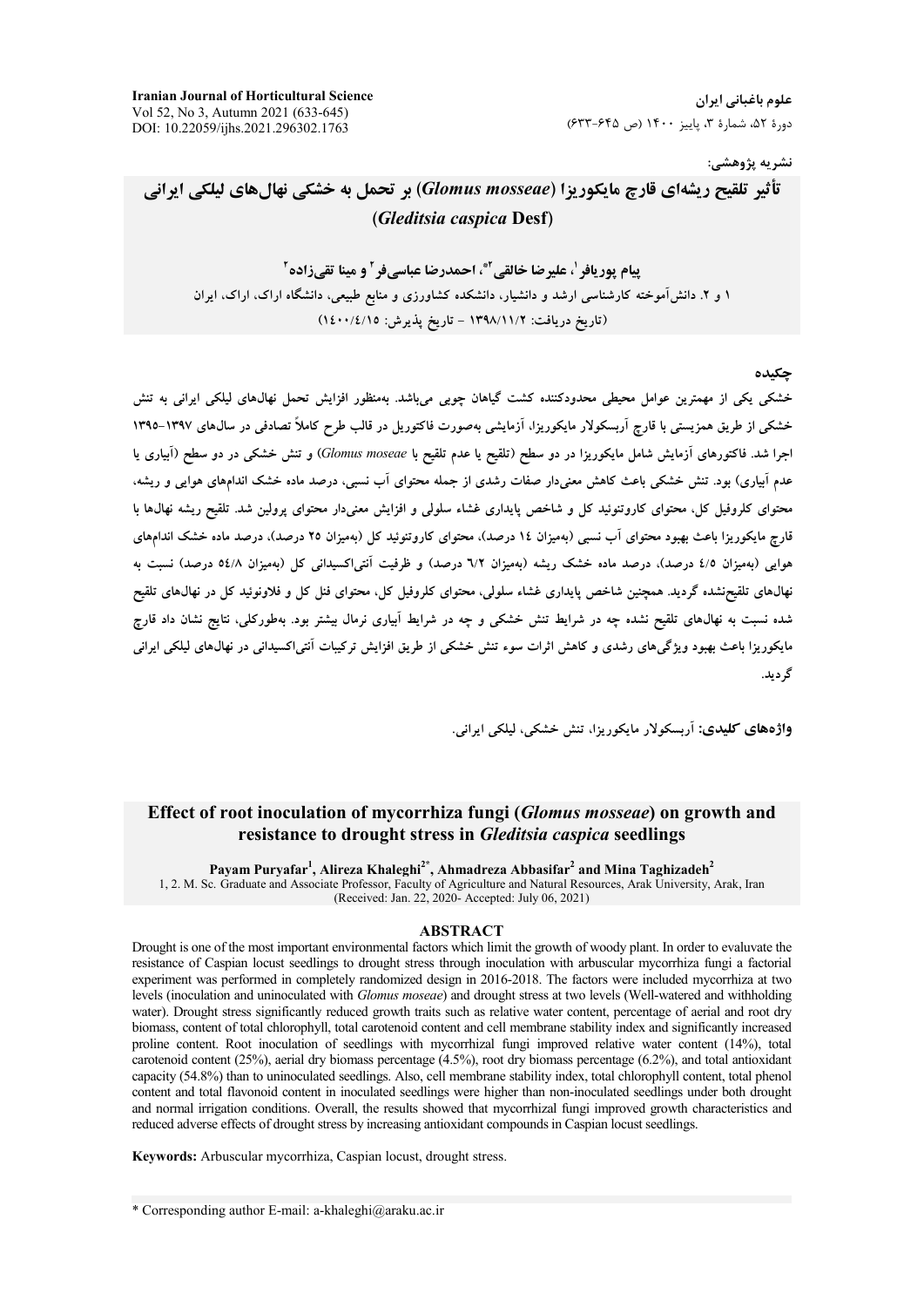مانده ضعیف و حساس به پاتوژنها میشوند که بهطور كلي باعث كاهش طول عمر آنها ميگردد ( Martinova et al., 2016). در جنگلهای طبیعی بیشتر گونههای درختی رابطه همزیستی را با قارچهای مایکوریزا برقرار می کنند. قارچهای اکتومایکوریزا بهطور گستردهای با درختان مناطق معتدله متعلق به خانوداههای Tiliaceae ،Fagaeae ،Pinaceae داراى .(ندگی همزیست هستند (Martinova et al., 2016) كه با افزايش جذب آب و عناصر غذايي بهويژه فسفر و نيتروژن و افزايش ظرفيت آنتي|كسيداني، متابولیتهای ثانویه، هدایت هیدرولیکی و تبادل گازی ريشه گياه، باعث القاء مقاومت در گياهان ميزبان Frosi et al., 2016; Otgonsuren et al., ) می شوند 2020). لذا، اين (2016; Farrokhvand et al., 2020 همزیستی باعث افزایش مقاومت گیاه به خشکی، تنش شوري، پاتوژنها و حتى فلزات سنگين مىشود (Martinova et al., 2016). بدليل فوايد اين همزیستی، قارچهای اکتومایکوریزا، ممکن است نقش مهمی در مدیریت درختان شهری از جمله استقرار نهال های جوان داشته باشند. برای مثال مایکوریزا Fagus باعث بهبود رشد در درختانی همچون Pinus radiata (Shi et al., 2002) sylvatica Macadamia tetraphylla , (Ortega et al., 2004) (Yooyongwech et al., 2013) از طریق بهبود روابط آبی گیاه شد. Zoo8) Timonen & Kauppinen با مطالعه بر همزیستی قارچهای اکتومایکوریزا و ریشه درختان Tilia cordata رشد كرده در خيابان، نهالستان و جنگل، دریافتند که درختان دارای همزیستی از شاخصهای سلامتی بالاتری برخوردار هستند. در بسیاری از گزارشات تایید شده است که جمعیت قارچهای اکتومایکوریزا در مناطق شهری کمتر از مناطق روستایی و جنگلهای طبیعی است ( Timonen & .(Kauppinen, 2008; Martinova et al., 2016).

بدلیل کمبود منابع آبی و همچنین از آنجائیکه حساس ترين مرحله رشدى درختان، مرحله استقرار نهال های جوان بهویژه در مناطق خشک است، ارائه راهکار یا راهکارهایی برای کاهش مصرف آب و یا بهبود استقرار گیاهان در شرایط کمبود آب، ضروری می باشد.

#### مقدمه

لیلکی ایرانی (Gleditsia caspica Desf) از خانواده Fabaceae بوده و بومی منطقه هیرکانی و یکی از گونههای جنگلی ارزشمند ایران است و در ایران از آستارا تا گرگان انتشار یافته است. بهدلیل ویژگیهای مطلوب این گونه، از جمله کم توقع، مقاوم و سازگار بودن با شرایط بد محیطی، آن را از سایر گونههای جنگلی متمایز كرده است (Noroozi-Raeis-Danaie et al., 2009). همچنین، این گونه نسبت به هوای آلوده متحمل است (Huxley et al., 1999) و توانايي همزيستي با برخي از Bainard et al., ) میکروارگانیسمهای خاکزی را دارد 2011). این ویژگیها، آن را به گیاهی ارزشمند جهت کشت در فضاهای سبز شهری تبدیل نموده است (Huxley et al., 1999). با این حال، این گونه گیاهی به فضای سبز شهری ایران معرفی نشده است.

خشکی از مخربترین تنشهای محیطی در مناطق خشک و نیمه خشک است که بیش از سایر تنشها باعث کاهش رشد و نمو و در نهایت از بین رفتن گیاه میگردد (Khaleghi, 2014). از سویی، نهالهای جوان بسیار حساس به تنش خشکی هستند و از عوامل اصلی صدمه به نهالها پس از کشت، عدم مقاومت و یا سازگاری به خشکی است ( Khaleghi et al., 2016). تنشهای محیطی از جمله تنش خشکی موجب تولید گونههای فعال اکسیژن در گیاهان و موجب خسارت به ملکولهای زیستی مثل لیپیدها، پروتئینها و اسیدهای نوکلئیک می شوند ( Krasensky .(& Jonak, 2012; Zakerian et al., 2020). لذا، گیاهان برای ایستادگی در مقابل تنشهای محیطی دارای انواعی از مکانیزمهای سازگاری یا اجتناب از تنش مثل، توسعه سیستمهای ریشهای قوی و عمیق، سیستمهای دفاعی آنتی|کسیدان آنزیمی و غیرآنزیمی و تنظيم اسمزي هستند (Khaleghi, 2019). علاوه بر این، درختان در محیطهای شهری نسبت به مناطق جنگلی با شرایط محیطی نامطلوبی از جمله خاک فشرده، بیشبود یا کمبود عناصر غذایی موجود در خاک، آلودگیهای محیط مواجه هستند ( & Joshi Swami, 2007). در این شرایط بیش از ۵۰ درصد نهالهای کشت شده از بین می روند و درختان باقی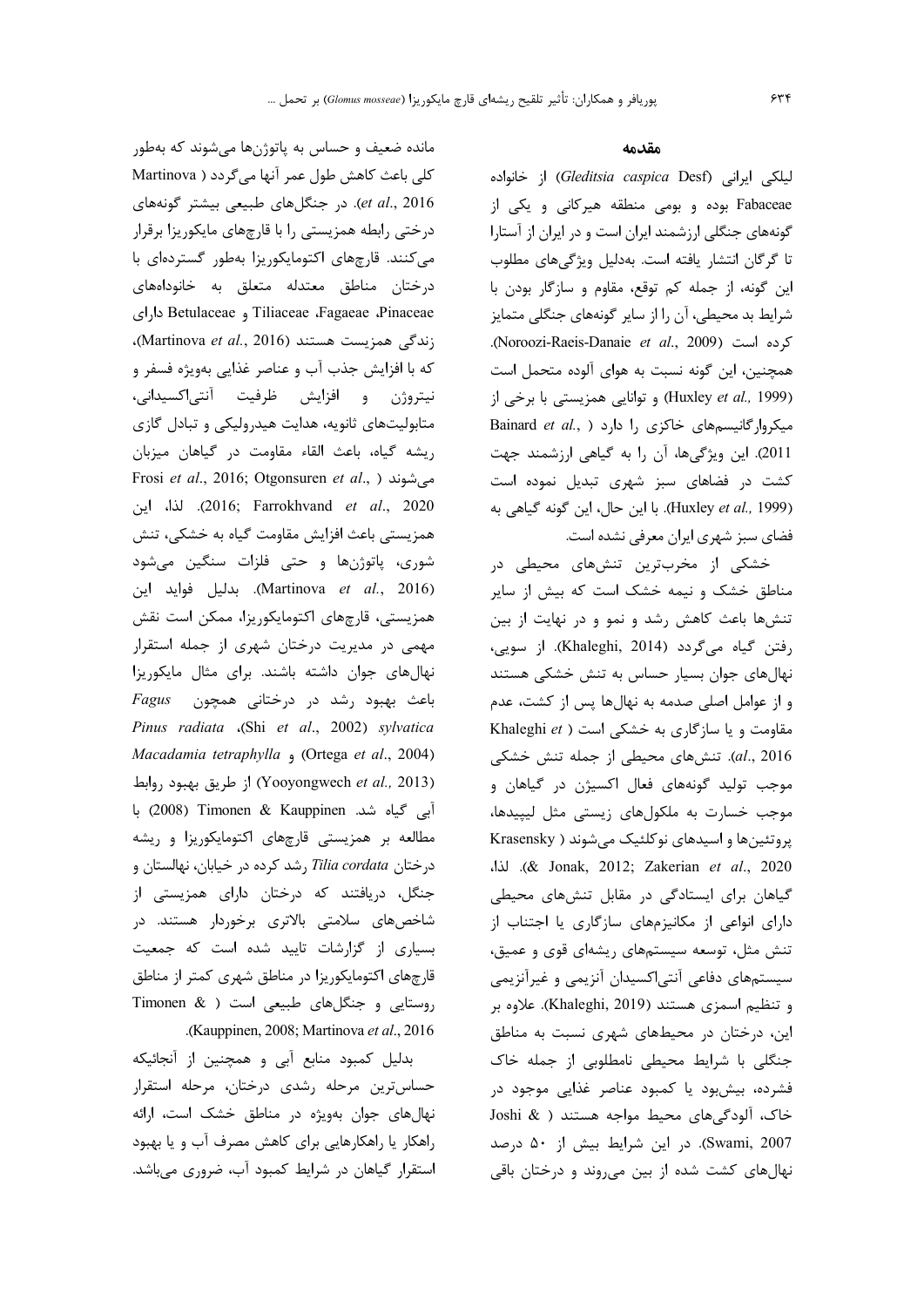درخت لیلکی ایرانی پتانسیل بالایی برای کاربرد در فضای سبز از جمله کمربند سبز شهری دارد، اما از آنجائیکه نهالهای جوان پیش از سازگاری، حساس به تنش خشکی هستند، مطالعه حاضر بهمنظور بررسی اثر همزیستی قارچ آرباسکولار مایکوریزا بر رشد و تحمل به خشکی نهال های یکساله لیلکی انجام شد.

## مواد و روش ها

در این مطالعه، اثر تلقیح ریشهای قارچ آرباسکولار مایکوریزا بر رشد و تحمل به خشکی نهالهای لیلکی ایرانی طی سالهای ۱۳۹۵ تا ۱۳۹۷ در فضای گلخانه و آزمایشگاه گروه علوم باغبانی دانشکده کشاورزی دانشگاه اراک مورد بررسی قرار گرفت. در ابتدا، بذور لیلکی ایرانی از باغ گیاهشناسی ملی ایران واقع در شهرک پیکانشهر تهران تهيه شدند. بذرها قبل از كشت با محلول اسيد سولفوریک ۹۸٪ به مدت زمان ۶۰ دقیقه خراش دهی و پس از شستوشو با آب، در سینی نشاء با بستر حاوی کوکوپیت و پرلیت به نسبت ۲ به ۱ کشت گردیدند. پس از جوانهزنی، هر گیاهچه به گلدان پلاستیکی سایز ١٠ منتقل شد. پس از گذشت یکسال ، ریشه نهالها با قارچ مایکوریزا تلقیح و در گلدانهای پلی اتیلن ۱۰ لیتری با قطر دهانه ۲۵ و ارتفاع ۳۰ سانتی متر که با بستر کشت حاوی رس، سیلت و شن (جدول ۱) پر شده بودند، كشت و تا زمان آغاز تنش، با محلول غذايي هوگلند تغيير يافته كه فاقد فسفر بود تغذيه شدند.

مايه تلقيح قارچ بهصورت پودر حاوى اندام قارچ A-۴۰ مایکوریزا گونه Glomus mosseae به میزان ۴۰-۳۵ اسيور در هر گرم ماده تلقيح از شركت دانش بنيان زیست فناور توران شاهرود تهیه شد. جهت تلقیح، در هنگام انتقال هر نهالها به گلدان، ۱۰۰ گرم از مایه تلقیح به اطراف ریشه میزبان افزوده شد. سپس، جهت استقرار و ایجاد همزیستی قارچ با نهالها ١٢ ماه زمان داده شد. جهت اعمال تنش خشکی، در روز اول تمامی گلدانها تا حد ظرفیت زراعی آبیاری شدند و پس از آن آبیاری

جدول ۱. مشخصات فیزیکی و شیمیایی خاک مورد آزمایش.

| able<br>. Physical and chemical properties of experimental of soil. |       |                          |                 |               |                |         |                      |      |               |                |
|---------------------------------------------------------------------|-------|--------------------------|-----------------|---------------|----------------|---------|----------------------|------|---------------|----------------|
| P(%                                                                 | LV.   | $\mathbf{Y}$             | m<br>N<br>1.14. | U.U           | Total N        | P a.v.a | a.v.a                | sand | Silt          | $\cup$ lav     |
| .J.T                                                                | (ds/m | pH                       | $\frac{10}{6}$  | $\frac{1}{2}$ | $\frac{10}{6}$ | ppm     | 'ppm                 | (%)  | $\frac{1}{2}$ | $\frac{10}{6}$ |
| 28.4                                                                |       | $\overline{\phantom{a}}$ | .               |               |                |         | $\mathcal{L}$<br>330 | ◡    | ∼             |                |

بهطور كامل قطع گرديد و در روز نهم، زمانى كه ٨٠ درصد گیاهان تحت تیمار در سپیده دم علائم پژمردگی (لولهای شدن برگها) را نشان دادند تنش متوقف و نمونهبرداری انجام شد. آبیاری در سایر گلدانها به صورت روزانه تا حد ظرفیت زراعی به روش وزنی انجام گرفت. این آزمایش بهصورت فاکتوریل و بر پایه طرح کاملاً تصادفی با سه تکرار و سه مشاهده در هر تکرار انجام شد. فاکتور اول، تیمار تلقیح با قارچ مایکوریزا (در دو سطح تلقيح و عدم تلقيح) و فاكتور دوم، تيمار تنش خشكي (در دو سطح آبیاری و عدم آبیاری) بود.

برای تعیین درصد کلونیزاسیون قارچ میکوریزا با ریشه گیاهان مورد بررسی از روش Giovannetti & Mosse (1980) و برای رنگ آمیزی ریشهها از روش ردر و در (1970) Phillips & Hayman نهایت درصد کلونیزاسیون قارچ با استفاده از رابطه (۱) محاسبه گردید.

برای ارزیابی محتوای نسبی آب برگ (RWC) Relative water content)، پس از توزین، قطعات برگ به مدت ۲۴ ساعت درون آب مقطر در دمای اتاق و نور کم نگهداری شدند و سپس وزن تورگر و وزن خشک نمونهها اندازهگیری و میزان محتوای نسبی آب برگ از طريق رابطه (٢) محاسبه شد (Ferrat & Lova, 1999).  $(5)$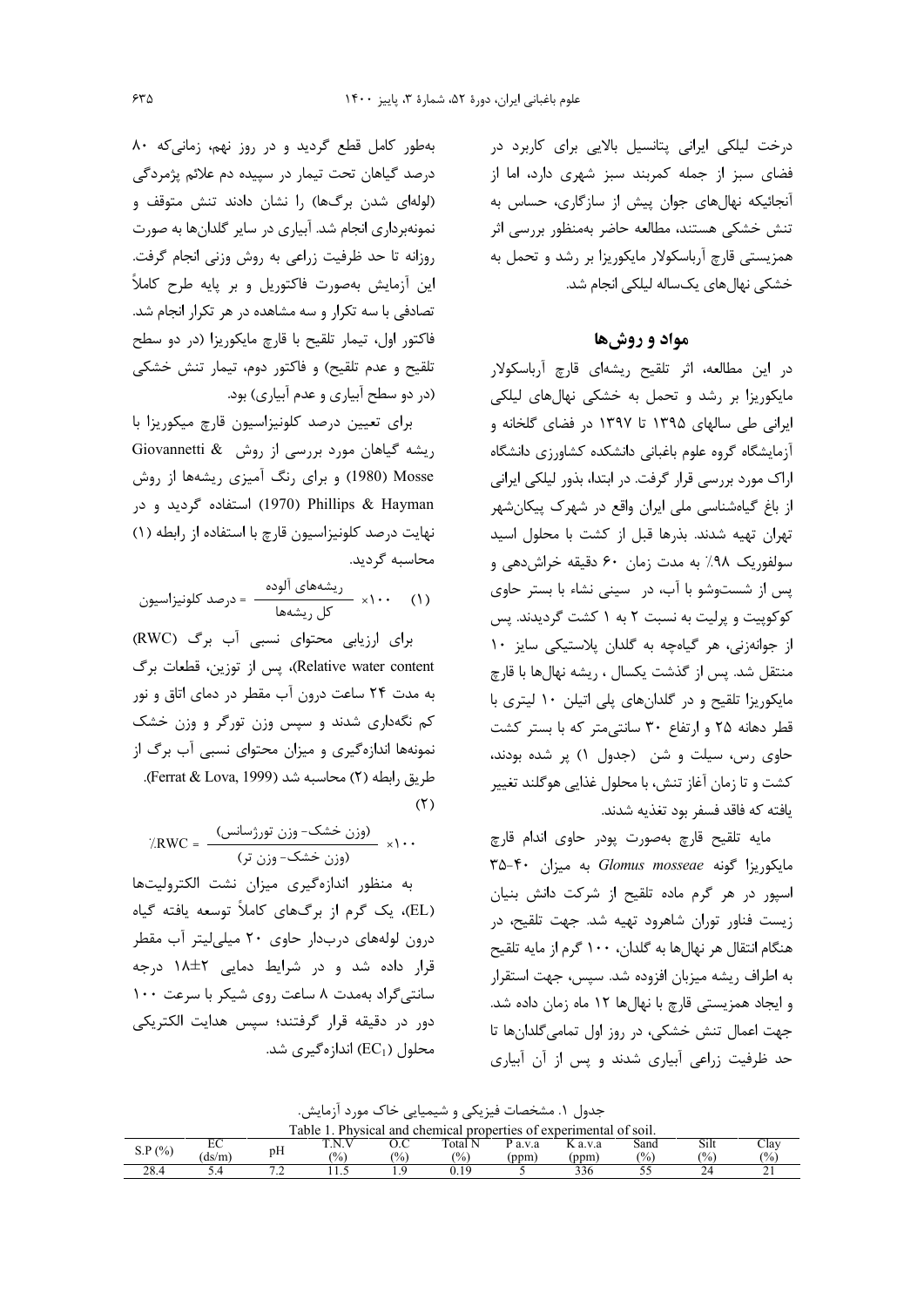یس از آن نمونهها بهمدت ۹۰ دقیقه در بنماری در دمای ۸۵ درجه سانتیگراد قرار گرفتند و مجددا هدایت الکتریکی آنها (EC2) اندازهگیری شد. در نهایت نشت یونی براساس رابطه (۳) محاسبه شد ( Karlidag .(et al., 2009

$$
EL\% = \frac{EC1}{EC2} \times 100
$$
 (۳)  
برای ارزیابی محتوای کلروفیل کل و کاروتنوئید

برگ از روش U983) Lichtenthaler & Wellburnt (1983 استفاده گردید و با استفاده از روابط (۴)، (۵) و (۶) محتوای کلروفیل کل و کاروتنوئید برگ محاسبه گر دید.

Chl<sub>a</sub> 
$$
\left(\frac{mg}{gFW}\right) = \frac{12/21A_{663} - 2/81A_{646} \times V}{1000W}
$$
 (°)  
Chl<sub>b</sub>  $\left(\frac{mg}{g}\right) = \frac{20/13A_{646} - 5/03A_{663} \times V}{1000W}$  (^)

h1<sub>b</sub> 
$$
\left(\frac{mg}{gFW}\right) = \frac{20/13R_{646} - 3/03R_{663} \wedge v}{1000W}
$$
 (2)

$$
\text{ChIT (mg/gFW)} = \text{Chl}_a + \text{Chl}_b \tag{5}
$$

Car  $\left(\frac{mg}{gFW}\right) = \frac{[1000A470 - 3/27 \text{ Chl a} - 104 \text{ Chl b}]}{229}$  $(5)$ 

برای اندازهگیری ترکیبات فنلی کل از روش رنگ سنجي فولين سيوكالتيو استفاده شد. بدين منظور به ۴۰۰ میکرولیتر از عصاره استخراج شده ۲۰۰۰ ميكروليتر معرف فولين سيوكالتيو (١٠١٠) و١۶٠٠ میکرولیتر از محلول ۷/۵ درصد کربنات سدیم اضافه شد و بعد از ۳۰ دقیقه جذب مخلوط حاصل در طول موج ۷۶۵ نانومتر به وسیله دستگاه اسپکتروفتومتر قرائت شد (Singleton & Rossi, 1965). برای رسم منحنی استاندارد نیز از اسیدگالیگ استفاده شد. مقدار فنل کل بر اساس میلی گرم ترکیبات فنلی بر حسب اسید گالیک بر گرم وزن خشک بیان گردید.

میزان فلاونوئید کل به روش رنگسنجی کلرید آلومینیوم اندازهگیری شد (Djeridane et al., 1990). در این روش دو میلی لیتر از عصار استخراج شده با دو میلی لیتر کلرید آلومینیوم دو درصد درون لوله آزمايش تيره مخلوط شد. بعد از ١۵ دقيقه، جذب نمونهها در ۴۱۵ نانومتر قرائت شد. از کوئرستین برای رسم منحنى استاندارد استفاده شد. مقدار فلاونوئيد کل موجود در عصاره بر حسب میلی گرم معادل کوئرستین در گرم وزن خشک بیان شد. ظرفیت آنتی Akowuah et al., ) DPPH اکسیدانی کل به روش 2005) ارزیابی شد. در نهایت جذب نمونهها در طول

موج ۵۱۷ نانومتر خوانده شد. درصد مهار رادیکال آزاد DPPH با استفاده از رابطه (۷) محاسبه گردید.

(۲)  
= درصد مهار رادیکالهای آزاد (DPPH)  

$$
\frac{(AC-AS)}{AC} \times 100
$$

در این فرمول AC جذب شاهد و AS بیانگر جذب عصاره گیاه میباشد. برای محاسبه میزان فعالیت آنتی اکسیدانی هر یک از نمونهها از منحنی استاندار اسیدآسکوربیک استفاده شد. در نهایت مقدار آنتی اکسیدان گیاه براساس میلیگرم معادل اسیدآسکوربیک در گرم وزن خشک بیان شد. اندازهگیری میزان پرولین Rates et al. برگ به روش رنگ سنجی و مطابق با روش .Bates et al (1973) صورت گرفت. همچنین درصد ماده خشک ریشه و ساقه با استفاده از رابطه (٨) محاسبه گرديد.

$$
\text{(1)} \quad \text{(2)}
$$
 \n
$$
\text{(3)}
$$

اين آزمايش بەصورت فاكتوريل در قالب طرح کاملاً تصادفی با سه تکرار و در هر تکرار سه مشاهده انجام شد. تجزیه واریانس دادهها و مقایسه میانگینها بر اساس آزمون چند دامنهای دانکن در سطح احتمال ١ و ۵ درصد با استفاده از نرم افزار آمارى SAS (9.1.3) انجام گردید.

### نتايج و بحث

### میزان کلونیزاسیون ریشه

ييش از آغاز تنش خشكي، درصد كلونيزاسيون قارچ میکوریزا با ریشه نهالها، مورد بررسی قرار گرفت. به طور میانگین میزان تشکیل کلونی بر روی ریشه نهالهای لیلکی ایرانی تلقیح شده و تلقیح نشده بهترتیب ۶۴ و ۴/۵ درصد بود (شکل ۱). این نتیجه حاکی از آن است که عدم تلقیح ریشه نهالها جهت کشت در فضای سبز شهری منتج به حداقل تشکیل كلوني قارچ مايكوريزا مى شود. مطابق با اين نتايج، گزارش شده است که جمعیت قارچهای اکتومایکوریزا بر روی ریشه درختان نمدار ( Timonen & Martinova et al., ) وبلوط ( Kauppinen, 2008 2016) کشت شده در مناطق شهری بسیار کمتر از مناطق روستایی و جنگلهای طبیعی است. عنوان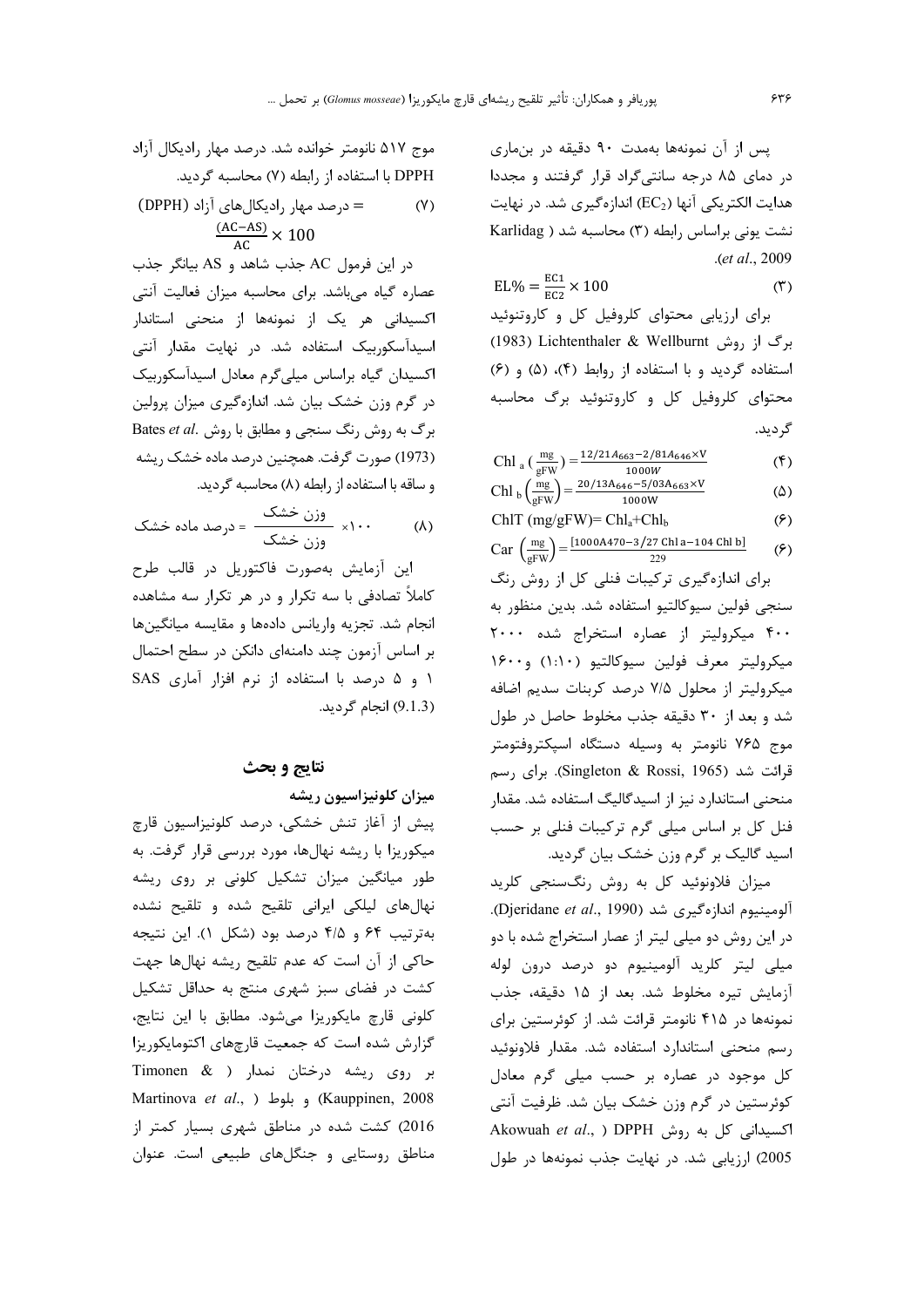شده است که به دلیل تفاوت در pH و درنتیجه فسفر محلول در خاک، محتوای نیتروژن کل خاک و مواد آلی، جمعیت قارچهای اکتومایکوریزا همزیست با ریشه درختان رشد یافته در پارکها و فضاهای سبز شهری نسبت به درختان رشد یافته در جنگلهای طبیعی Martinova et al., ) بهطور معنى دارى كمتر است  $. (2016)$ 



محتوای نسبی آب برگ

نتايج تجزيه واريانس دادهها حاكى از اثر معنىدار خشکی و همچنین مایکوریزا بر محتوای نسبی آب برگ در سطح احتمال ۱ درصد است (جدول ۲). محتوای نسبی آب برگ نهالهای لیلکی تحت تنش خشکی نسبت به گیاهان تحت آبیاری نرمال ٢٠ درصد كاهش يافت. تلقيح ريشههاى نهالهاى ليلكى با قارچ مایکوریزا باعث بهبود محتوای نسبی آب برگ شد؛ بهگونهای که در نهالهای تلقیح شده نسبت به نهال های تلقیح نشده، محتوای نسبی آب برگ ۱۴ درصد افزايش يافت (جدول ٣). كاهش محتواي نسبي آب برگ تحت شرایط تنش خشکی در بسیاری از Maclura pomifera حمله Maclura pomifera Populus kangdingensis , (Khaleghi et al., 2019) Yang & Miao, 2010) گزارش شده است. پايين

آمدن رطوبت نسبی در بافتهای گیاهی می تواند اولین اثر تنش خشکی باشد که رشد سلول و اندازهی آن را تحت تأثير قرار مي دهد (Yang & Miao, 2010). بر اساس نتايج حاضر، كاربرد مايكوريزا، رطوبت نسبى برگ نهالهای تلقیح شده را بهبود داد؛ که این اثر مي تواند به دليل افزايش هدايت هيدروليكي ريشه و كارآيي مصرف آب باشد (Goss *et al*., 2019). بهطور مشابه، افزایش محتوای آب برگ در گیاهان تلقیحشده Pinus radiata (Shi et al., 2002) Fagus sylvatica Macadamia tetraphylla , (Ortega et al., 2004) (Yooyongwech et al., 2013) نيز مشاهده شده است. هيف قارچ از نقطه تلقيح به درون خاک گسترش و استقرار می یابد که اصطلاحاً شبکه قارچی می نامند. از مهمترين نقشهاى شبكه قارچى، جذب و انتقال آب از خاک به درون ریشه است (Simard et al., 2012). این انتقال آب توسط هيف قارچ ممكن است در شرايط خاك خشک نسبت به خاکهای مرطوب اهمیت بیشتری داشته باشد. هيف قارچ با قطر µm ∆-۲ به منافذي از خاک نفوذ می کند که ریشههای موئین گیاه قادر به نفوذ در این منافذ نیستند؛ بنابراین، باعث افزایش دسترسی ریشه گیاه به آب قابل دسترس خاک میگردد ( Wu et  $. (al., 2013)$ 

نشت الكتروليتها (شاخص يايداري غشاي سلولي) نتايج تجزيه واريانس دادهها نشان داد كه اثر ساده تنش خشکی و مایکوریزا و همچنین اثر متقابل این دو فاکتور بر ميزان نشت الكتروليتها معنىدار است (جدول ٢). کمترین میزان نشت الکترولیتها (۲۹/۵٪) در تیمار آبیاری منظم بههمراه تلقیح ریشههای نهال با قارچ مایکوریزا و بیشترین نشت الکترولیتها (۴۴/۷٪) در تیمار تنش خشکی بههمراه عدم تلقیح با مایکوریزا مشاهده شد (جدول ٣). بر اساس نتايج، تلقيح قارچ مايكوريزا باعث تقليل نشت الكتروليتها و افزايش پایداری غشاء سلولی چه در شرایط تنش و چه در شرایط آبیاری گردید. این نتایج مطابق با گزارش های قبلی است که کاهش سطح مالون دیآلدهید و یا نشت یونی را در گیاهان تلقیح شده گزارش کرده بودند ( & Beltrano Ronco, 2008; Fouad et al., 2014). دليل اصلي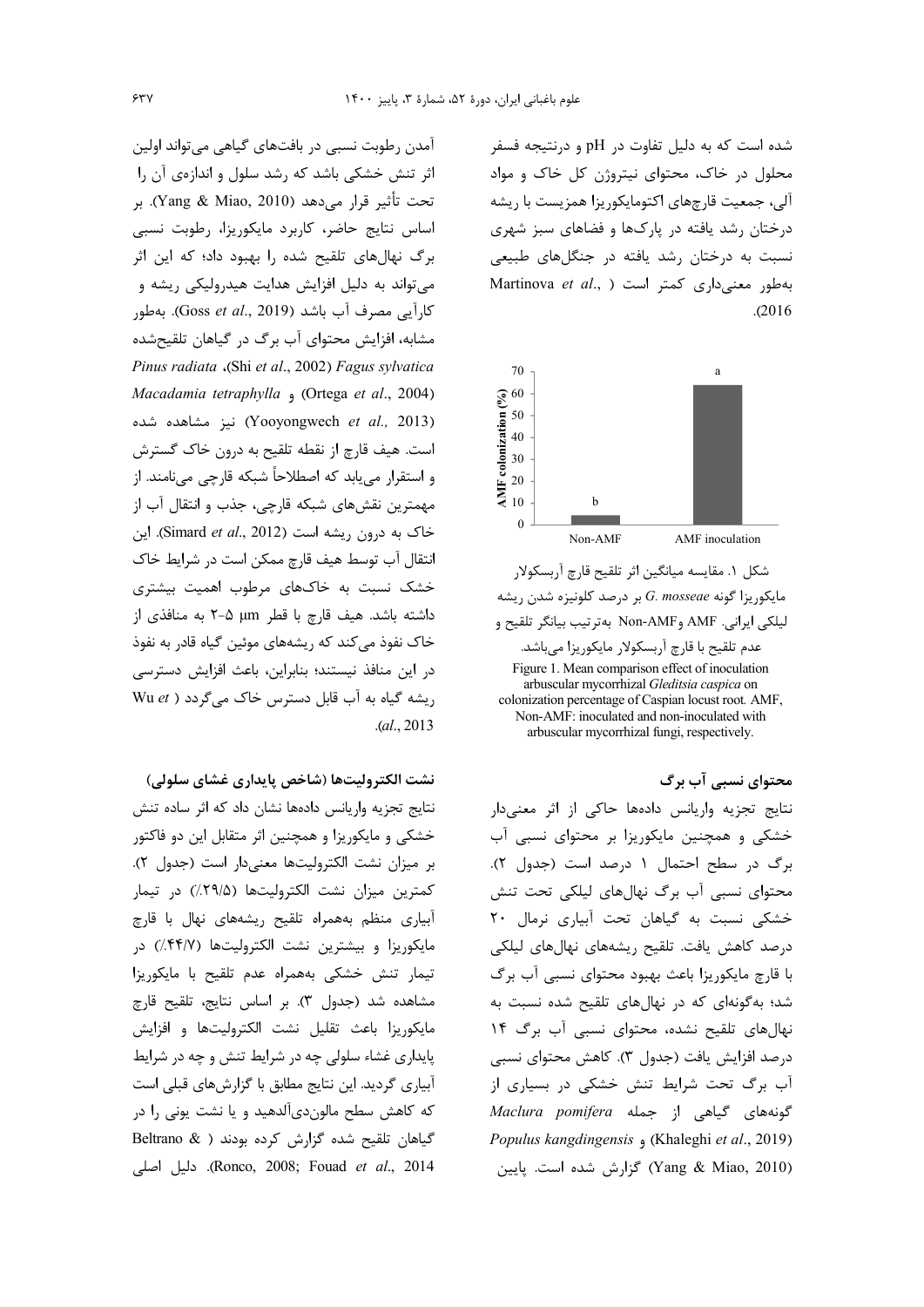Tuteja, 2010). خسارت به غشای سلولی و افزایش نشت الکترولیتها در طی تنش خشکی در بسیاری از گیاهان از جمله توت آمریکایی (Khaleghi et al., 2019) گزارش شده است. مایکوریزا با افزایش میزان آنتی|کسیدانها و جذب بیشتر عناصری مانند کلسیم و فسفر باعث افزایش استحکام دیواره سلولی می شود .(Goss *et al.*, 2019).

خسارت به غشای سلولی، افزایش سطح گونههای فعال اکسیژن از جمله رادیکالهای سوپراکسید، پراکسید هیدروژن، هیدروکسیل و اکسیژن یگانه و در نتیجه پراکسيداسيون چربيها ميباشد. با پراکسيداسيون چربی ها، به ویژه اسیدهای چرب غیر اشباع، سیالیت غشاء كاهش يافته و نشت يوني افزايش مي يابد و موجب صدمات ثانویه به پروتئینهای غشاء میگردد ( & Gill

جدول ٢. نتايج تجزيه واريانس اثر تلقيح قارچ G. moseae و تنش خشكي بر صفات فيزيولوژيک نهالهاي ليلكي ايراني

#### (Gleditsia caspica).

Table 1. Results of variance analysis effect of inoculation with G. moseae and drought stress on physiological traits in seedlings of Gleditsia caspica.

|                     |    | Mean of squares    |                     |                       |                       |                      |  |  |  |
|---------------------|----|--------------------|---------------------|-----------------------|-----------------------|----------------------|--|--|--|
| Source of variation | df | Relative water     | Elecrolyte          | Total                 | Carotenoid            | Aerial dry           |  |  |  |
|                     |    | content            | leakage             | chlorophyll           | content               | biomass              |  |  |  |
| Drought stress      |    | 485.1              | 207.0               | 5.46                  | 2.79                  | 210.3                |  |  |  |
| AMF                 |    | 154.8              | $45.6$ **           | $0.416$ <sup>**</sup> | $0.23$ **             | $61.4$ **            |  |  |  |
| Drought stress× AMF |    | 8.84 <sup>ns</sup> | $19.1$ <sup>*</sup> | 0.044                 | $0.018$ <sup>ns</sup> | $10.6$ <sup>ns</sup> |  |  |  |
| Error               |    | 13.7               | 3.1                 | 0.008                 | 0.007                 | 4.37                 |  |  |  |
| $CV\%$              |    | 6.59               | 4.7                 | 4.37                  | 6.65                  | 3.84                 |  |  |  |

\*\*\* \* و as بهترتيب تفاوت معنى دار در سطح ١ و ۵ درصد و نبود تفاوت معنى دار.

\*\*, \*, ns: Significantly difference at 1% and 5% probability level and non-significantly difference, respectively.

#### (Gleditsia caspica).

Table 1. continue. Results of variance analysis effect of inoculation with G. moseae and drought stress on physiological traits in seedlings of Gleditsia caspica.

|                     |    | Mean of squares       |           |                       |                 |                        |  |
|---------------------|----|-----------------------|-----------|-----------------------|-----------------|------------------------|--|
|                     |    | Root dry              | Proline   | Total phenol          | Total flavonoid | Total antioxidant      |  |
| Source of variation | df | biomass               | content   | content               | content         | capacity               |  |
| Drought stress      |    | $272.3$ **            | $4.64$ ** | $0.187$ **            | 0.057           | 844.3                  |  |
| AMF                 |    | $115.5$ <sup>**</sup> | $0.46*$   | $0.836$ <sup>**</sup> | $0.48$ **       | $1712.2$ <sup>**</sup> |  |
| Drought stress× AMF |    | $0.46$ <sup>ns</sup>  | $0.99*$   | 0.035                 | 0.02            | $9.6$ <sup>ns</sup>    |  |
| Error               |    | 3.32                  | 0.108     | 0.009                 | 0.005           | 28.8                   |  |
| $CV\%$              |    | 4.05                  | 39.35     | 5.43                  | 7.34            | 8.97                   |  |

\*\* \* و as بهترتیب تفاوت معنیدار در سطح ۱ و ۵ درصد و نبود تفاوت معنیدار.

\*\*, \*, ns: Significantly difference at 1% and 5% probability level and non-significantly difference, respectively.

جدول ٣. مقايسه ميانگين اثر تلقيح قارچ G. moseae و تنش خشكي و اثر متقابل تلقيح قارچ G. moseae و تنش خشكي بر صفات فيزيولوژيک نهالهاى ليلكي ايراني (Gleditsia caspica). AMF + و AMF - بهترتيب بيانگر تلقيح و عدم تلقيح با قارچ

Table 1. Mean comparison effect of inoculation with G. moseae and drought stress and interaction effect of inoculation with G. moseae and drought stress on physiological traits in seedlings of Gleditsia caspica. +AMF, -AMF: inoculated and non-inoculated with arbuscular mycorrhizal fungi, respectively.

| Treatments        | Relative water     | Elecrolyte        | Total chlorophyll | Carotenoid content | Aerial dry biomass |  |  |  |
|-------------------|--------------------|-------------------|-------------------|--------------------|--------------------|--|--|--|
|                   | content $(\% )$    | leakage $(\% )$   | (mg/g FW)         | (mg/g FW)          | $(\%)$             |  |  |  |
| Well watered (WW) | 62.6a              | 32.7 <sub>b</sub> | 2.77a             | 1.74a              | 58.6 a             |  |  |  |
| Water stress (WS) | 49.8 b             | 41.0a             | 1.43 <sub>b</sub> | 0.78 <sub>b</sub>  | 50.2 <sub>b</sub>  |  |  |  |
| - AMF             | 52.6 b             | 38.9a             | 1.91 <sub>b</sub> | 1.12 <sub>b</sub>  | 52.2 <sub>b</sub>  |  |  |  |
| $+ AMF$           | 59.8 a             | 34.9 <sub>b</sub> | 2.29a             | 1.40a              | 56.7 a             |  |  |  |
| WW - AMF          | 58.1 b             | 35.9 <sub>b</sub> | 2.65 <sub>b</sub> | 1.64 <sub>b</sub>  | 55.4 b             |  |  |  |
| $WW + AMF$        | 67.0a              | 29.5c             | 2.90a             | 1.84 a             | 61.8 a             |  |  |  |
| WS - AMF          | 47.1c              | 41.7 a            | 1.18d             | 0.60d              | 48.9c              |  |  |  |
| $WS + AMF$        | 52.6 <sub>bc</sub> | 40.3a             | 1.67c             | 0.95c              | 51.6 <sub>bc</sub> |  |  |  |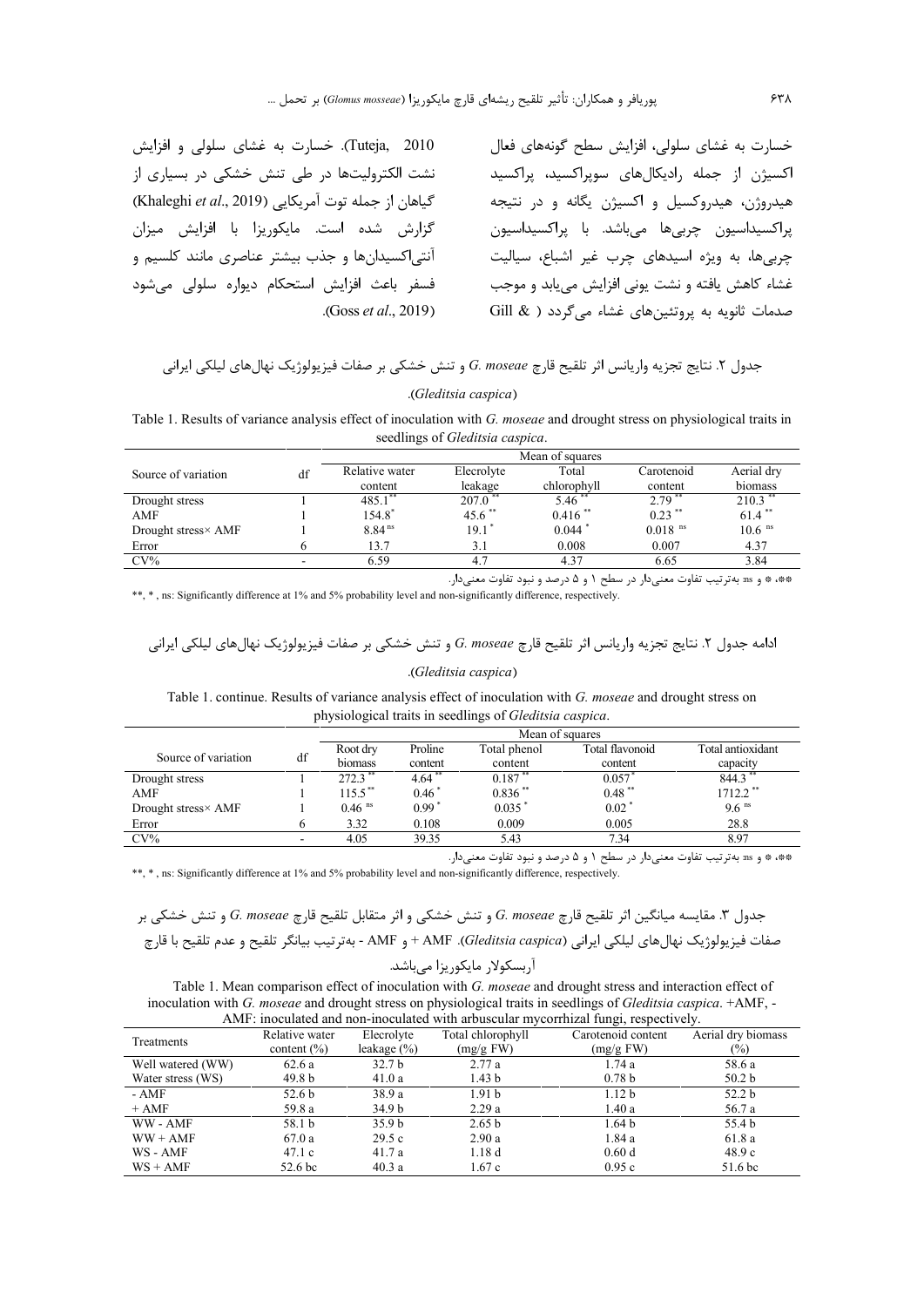ادامه جدول ٣. مقايسه ميانگين اثر تلقيح قارچ G. moseae و تنش خشكي و اثر متقابل تلقيح قارچ G. moseae و تنش خشكي بر صفات فيزيولوژيک نهالهاي ليلكي ايراني (AMF .Gleditsia caspica + و AMF - بهترتيب بيانگر تلقيح و عدم تلقيح با قارچ آربسکولار مایکوریزا میباشد.

Table 1. continue. Effects of inoculation with G. moseae and drought stress and interaction effect of inoculation with G. moseae and drought stress on physiological traita in seedlings of Gleditsia caspica. +AMF, -AMF: inoculated and non-inoculated with arbuscular mycorrhizal fungi, respectively.

| <b>Treatments</b> | Root dry<br>biomass $(\%)$ | Proline content<br>(mM/gFW) | Total phenol content<br>$(mg \text{eq} \vee \text{GAE}/g \text{DW})$ | Total flavonoid content<br>(mg eqv QUE/ g DW) | Total antioxidant capacity<br>$(mg \, \text{eqv} \, \text{ASC/g} \, \text{DW})$ |
|-------------------|----------------------------|-----------------------------|----------------------------------------------------------------------|-----------------------------------------------|---------------------------------------------------------------------------------|
| Well watered (WW) | 49.7 a                     | 0.21 <sub>b</sub>           | 1.62 <sub>b</sub>                                                    | 0.95 <sub>b</sub>                             | 51.4 b                                                                          |
| Water stress (WS) | 40.2 <sub>b</sub>          | 1.46 a                      | 1.87a                                                                | 1.09a                                         | 68.2 a                                                                          |
| - AMF             | 41.9 <sub>b</sub>          | 1.03a                       | 1.48 <sub>b</sub>                                                    | 0.82 <sub>b</sub>                             | 47.8 <sub>b</sub>                                                               |
| $+ AMF$           | 48.1 a                     | 0.64 <sub>b</sub>           | 2.01a                                                                | 1.22a                                         | 71.7 a                                                                          |
| WW-AMF            | 46.4 b                     | 0.12c                       | 1.41c                                                                | 0.79c                                         | 40.4c                                                                           |
| $WW + AMF$        | 53.1 a                     | 0.30c                       | 1.83 <sub>b</sub>                                                    | 1.11 <sub>b</sub>                             | 62.5 <sub>b</sub>                                                               |
| WS - AMF          | 37.3c                      | 1.94a                       | 1.55c                                                                | 0.85c                                         | 55.3 b                                                                          |
| $WS + AMF$        | 43.1 <sub>b</sub>          | 0.97 <sub>b</sub>           | 2.18a                                                                | 1.33a                                         | 81.0 a                                                                          |
|                   |                            |                             |                                                                      |                                               |                                                                                 |

## محتواي كلروفيل كل

نتايج تجزيه واريانس دادهها نشان داد كه محتواى کلروفیل کل تحت تأثیر اثرات ساده و متقابل هر دو فاکتور تنش خشکی و مایکوریزا قرار گرفت (جدول۲). بیشترین محتوای کلروفیل کل (۲/۹۰ mg/gFW) در تیمار آبیاری بههمراه تلقیح ریشه نهالها با قارچ و کمترین محتوای کلروفیل کل ۱/۱۸ mg/gFW) در تیمار تنش خشکی بههمراه عدم تلقیح با مایکوریزا مشاهده گردید (جدول ۳). در شرایط تنش خشکی، تلقیح مایکوریزا باعث افزایش کلروفیل کل به میزان ۴۱ درصد گردید. کاهش محتوای کلروفیل در اثر تنش خشکی در آزمایشهای مختلفی گزارش شده .(Khaleghi et al., 2019; Silva et al., 2010). كاهش محتواي كلروفيل تحت تنش خشكي مربوط به فتواكسيداسيون كلروفيل توسط گونههاى فعال اكسيژن، افزايش فعاليت آنزيمهاي كلروفيلاز، انتقال مجدد نیتروژن از برگها و همچنین در اثر تغییر فعالیت آنزیمهای دخیل در متابولیسم نیتروژن مانند نيترات , دوكتاز مي باشد (Kranner et al., 2002). براساس نتايج حاضر، مايكوريزا باعث بهبود محتواى کلروفیل چه در گیاهان تحت تنش و چه در گیاهان فاقد تنش شد. مطابق با این نتایج، افزایش محتوای کلروفیل برگهای بلوط با کاربرد میکوریزا نیز گزارش شده است(Otgonsuren et al., 2016). كلروفيل از ترکیبات منیزیم، کربن و نیتروژن تشکیل شده است. مایکوریزا با افزایش جذب عناصر غذایی از خاک، بهویژه

نیتروژن و فسفر، افزایش حجم خاک قابل دسترس ریشه و بهبود روابط آبی گیاه، باعث افزایش محتوای کلروفیل د<sub>ر</sub> ہرگ گیاہ مے شود (Goss *et al.*, 2019).

## محتواي كاروتنوئيد

با توجه به نتايج تجزيه واريانس دادهها (جدول ٢)، اثر ساده تنش خشکی و مایکوریزا بر محتوای کارتنوئید کل در سطح احتمال ۱ درصد معنیدار شد؛ ولی اثر متقابل این دو عامل معنیدار نبود. تنش خشکی محتوای کارتنوئید کل را نسبت به گیاهان شاهد بهطور معنیداری کاهش داد؛ بهگونهای که تنش خشکی محتوای کاروتنوئید کل را در برگ نهالهای ليلكي ۵۵/۲ درصد نسبت به گياهان تحت تيمار آبیاری منظم کاهش داد (جدول ۳). در شرایط تنش، كاروتنوئيدها از طريق كاهش مصرف اكسيژن توسط چرخه گزانتوفیل از اکسیداسیون نوری کلروفیل و تخریب غشای تیلاکوئیدی محافظت مے کنند. کاروتنوئیدها در این شرایط قادرند انرژی زیاد طول موجهای کوتاه را گرفته و اکسیژن تکی را به اکسیژن سه گانه تبدیل کنند و با گرفتن رادیکالهای تولیدشده نقش آنتي|كسيداني خود را ايفا كنند (Inze, 2008). با این حال، مطابق با این نتایج گزارش شده است که تحت شرایط تنش خشکی شدید نیز محتوای کاروتنوئیدها در گیاه چای کاهش مییابد (Jeyaramraja et al., 2005). از سویی، تلقیح نهال ها با قارچ مایکوریزا باعث بهبود محتوای کاروتنوئید کل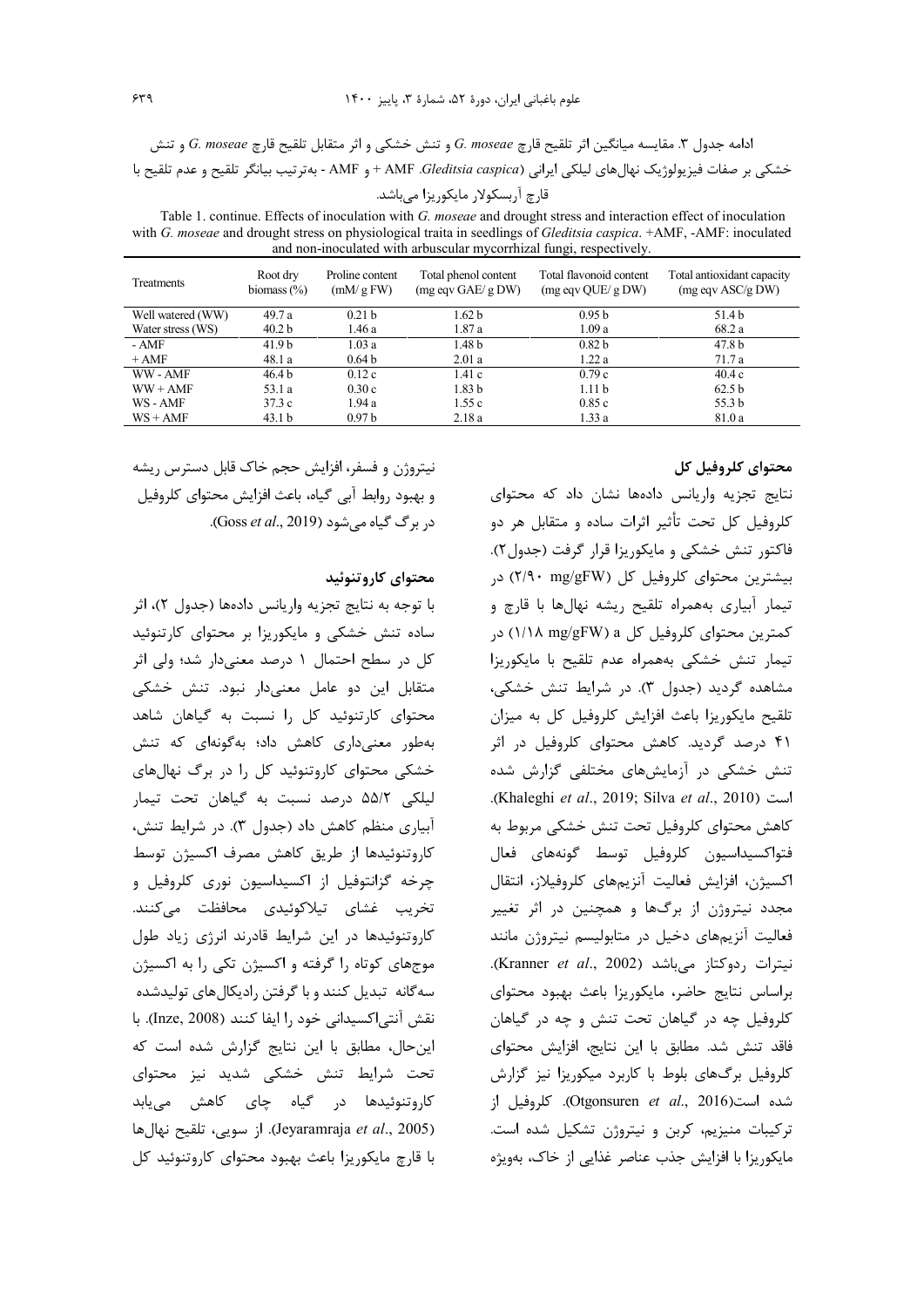در برگ نهالها گردید. محتوای کاروتنوئید از ۱/۱۲ میلیگرم بر گرم وزن تر برگ در گیاهان بدون تلقیح به ۱/۴۰ میلیگرم بر گرم وزن تر برگ در گیاهان تلقیح شده رسید؛ بهعبارتی محتوای کاروتنوئید کل در گیاهان تحت تیمار تلقیح قارچ مایکوریزا ۲۵ درصد نسبت به گیاهان بدون تلقیح مایکوریزا افزایش نشان داد. در Poincianella pyramidalis و Lactuca sativa نيز حداكثر سطح كاروتنوئيدها در گياهان تلقيح شده گزارش شده است (Frosi et al., 2016). با افزایش جذب منابع مورد نیاز برای فتوسنتز از طریق قارچ مایکوریزا، فتوسنتز نیز افزایش مییابد که خود باعث افزایش محتوای کلروفیل و کاروتنوئیدها میشود (Baslam et al., 2013).

## ماده خشک ریشه و اندام هوایی

بر اساس نتايج تجزيه واريانس دادهها (جدول ٢) اثر ساده تنش خشکی و مایکوریزا بر درصد ماه خشک اندام هوایی و ریشه در سطح احتمال ۱ درصد معنیدار بود. تنش خشکی باعث کاهش معنیدار درصد ماده خشک اندام هوایی و ریشه بهترتیب از ۵۸/۶ و ۴۹/۷ درصد در گیاهان تحت تیمار آبیاری نرمال به ۵۰/۲ و ۴۰/۲ درصد در گیاهان تحت تنش شد (جدول ٣). تنش خشكي مي¤واند با اثر منفي بر جذب آب و عناصر غذايي و همچنين فعاليت فتوسنتزی و ماده سازی باعث کاهش وزن خشک برگها گردد (Khaleghi et al., 2019). كاهش رشد از جمله کاهش وزن خشک تحت تاثیر تنش خشکی در Maclura pomifera بسياري از مجمله Maclura pomifera Silva ) Jatropha curcas .(Khaleghi et al., 2019) Arndt et ) Ziziphus rotundifolia , (et al., 2010 al., 2001) که هر سه از گونههای مناطق خشک و نیمه خشک هستند، گزارش شده است. همچنین نتایج نشان داد که تلقیح ریشه نهال های لیلکی ایرانی با قارچ آرباسکولارمایکوریزا باعث افزایش معنیدار درصد ماده خشک اندام هوایی و ریشه بهترتیب از ۵۲/۲ و ۴۱/۹ درصد در گیاهان بدون تلقیح به ۵۶/۷ و ۴۸/۱ درصد در نهالهای تلقیح شده، گردید (جدول ۳). افزایش وزن خشک اندامهای هوایی در Pinus

Poncirus (Morte et al., 2001) halepensis Poincianella , (Wu et al., 2011) trifoliate Frosi et al., 2016) pyramidalis) به دليل همزيستي با قارچ مایکوریزا گزارش شده است. افزایش بیومس در گیاهان تلقیح شده میتواند ناشی از افزایش فتوسنتز (Frosi et al., 2016) و افزايش جذب عناصر غذايي بهويژه فسفر باشد (Beltrano et al., 2013). مايكوريزا سهم مهمی در تسریع کسب عناصر معدنی توسط گیاه میزبان، بهویژه عناصری که از حرکت کمی در خاک برخوردارند مثل فسفر، مس و روى، دارد ( Smith & Smith, 2011). همچنين قارچ مايكوريزا منطقه جذب عناصر غذایی توسط گیاه را افزایش میدهد .(Maiquetía et al., 2009).

## محتواي پرولين

تجزیه واریانس دادههای حاصل از آزمایش نشان داد که اثر متقابل دو فاکتور بر محتوای پرولین در سطح احتمال ۵ درصد معنىدار است (جدول ۲). كمترين مقدار پرولین (۱۲ Mm/gFW) متعلق به نهالهای فاقد مایکوریزا و تحت آبیاری نرمال بود. تنش خشکی مقدار پرولین را از ۰/۱۲ میلیمول بر گرم وزن تر برگ در گیاهان شاهد، به ۱/۹۴ میلی مول بر گرم وزن تر برگ در گیاه تحت تنش خشکی رساند، که افزایش معنی دار و قابل ملاحظهای است (جدول ۳). پرولین مهمترین محلول سازگاری است که در گیاهان تحت تنش خشکی بهویژه در برگهای جوان تجمع پیدا می کند. افزایش در محتوای پرولین تحت تنش خشکی در بسیاری از گیاهان از جمله Maclura pomifera (Khaleghi et al., 2019) گزارش شده است. تجمع پرولین به دنبال تنشهای محیطی در سلولهای گیاهی از طریق افزایش سنتز یا کاهش تجزیه آن میباشد (Ashraf & Foolad, 2007). افزایش در محتوای پرولین تحت تنش خشکی در این مطالعه نشان از فرآیند سازگاری این گیاه با شرایط تنش خشکی از طریق تنظیم اسمزی میباشد. همبستگی شدید بین تجمع پرولین و مقاومت به خشکی با استفاده از بیان بالای ژن پرولین-۵-کربوکسیلات سنتتاز و یا توسط بازدارندگی آنتی سنس ژن پرولین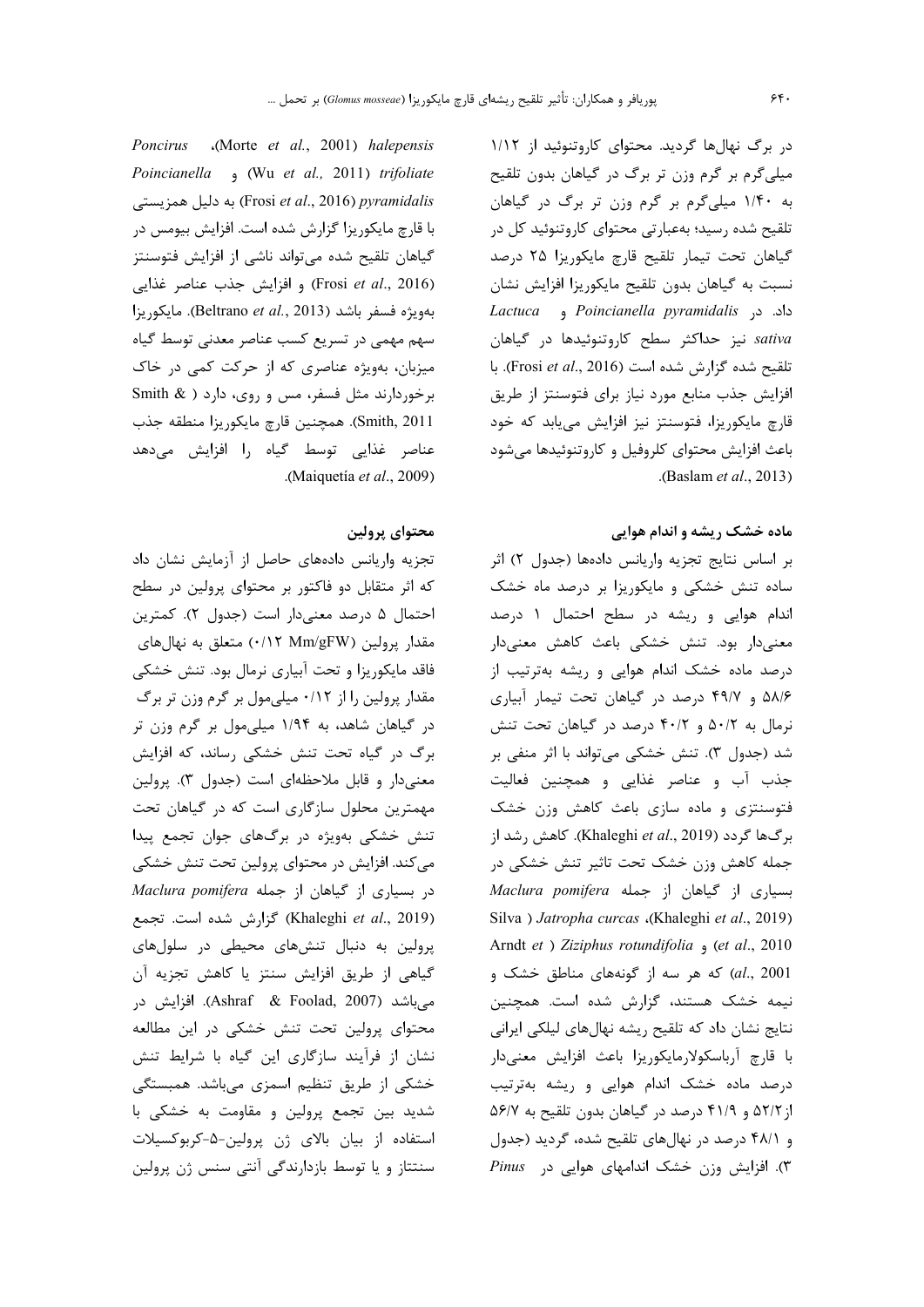دهیدروژناز در انواع گیاهان به اثبات رسیده است .(Seki et al., 2007)

با تلقیح مایکوریزا، محتوای پرولین در گیاهان تحت آبیاری منظم ۲۵۰ درصد افزایش، اما در گیاهان تحت تنش خشکی ۵۰ درصد کاهش یافت. با این حال، با توجه به کم بودن محتوای پرولین در گیاهان تحت أبياري منظم، اختلاف معنىداري بين نهالهاي تحت تيمار تلقيح قارچ مايكوريزا و بدون تلقيح وجود نداشت (جدول ٣). مغاير با اين نتايج، در Poncirus Macadamia (Fan & Liu 2011) trifoliate (Yooyongwech et al., 2013) tetraphylla افزايش سطح پرولین در گیاهان تلقیح شده نسبت به گیاهان تلقيح نشده، تحت شرايط خشكى كزارش شده است. با این حال، مطابق با نتایج حاضر تجمع کمتر پرولین در برگهای گیاهان تلقیح شده نسبت به گیاهان تلقيح نشده تحت شرايط تنش در Citrus tangerine Abbaspour et ) Pistacia vera .(Wu & Xia, 2006) Asrar et al., ) Antirhinum majus , (al., 2011 2012) گزارش شده است. این نتایج ناشی از اثرات حفاظتی قارچ مایکوریزا از گیاهان میزبان در برابر تنش خشکی از طریق مکانیسمهای اولیه اجتناب از خشكى است (Fan & Liu 2011).

## محتواي فنل كل

براساس نتايج اثر ساده تنش خشكى و تلقيح مايكوريزا و همچنین اثر متقابل این دو فاکتور بر محتوای فنل كل معنىدار بود (جدول ٢). نتايج مقايسه ميانگين دادهها نشان داد که چه تنش خشکی و چه تلقیح مايكوريزا باعث افزايش معنىدار فنل كل گرديد. تنش خشکی و تلقیح مایکوریزا بهترتیب باعث افزایش ۱۵/۴ و ۳۶/۷ درصدی فنل کل در نهالها شدند. حداقل فنل کل (۱/۴۱ mg/gDW) در تیمار آبیاری منظم و بدون تلقیح مایکوریزا مشاهده شد و حداکثر فنل کل (٢/١٨ mg/gDW) در تيمار تنش خشكى و تلقيح مایکوریزا بود (جدول ۳). از جمله مکانیسمهای آنتی|کسیدانی گیاهان تحت تنش خشکی، افزایش سطوح تركيبات فنلي است؛ چرا كه اين گونه تركيبات به عنوان پالایندههای گونههای واکنشگر اکسیژن

عمل کرده و در نتیجه سبب ثبات غشاهای سلولی و Chang et al., ) مانع پراکسیداسیون لیپیدها میشوند 2002). با مطالعهای که روی سیبزمینی انجام شد، نشان دادند که در گیاه تحت شرایط تنش خشکی، بیان و میزان ژن تولیدکننده فنل افزایش مییابد (Andre et al., 2009). در این مطالعه نیز، تحت تنش خشکی میزان ترکیبات فنلی افزایش یافت. با توجه به نقش آنتی|کسیدانی ترکیبات فنلی در گیاه، به نظر می رسد افزایش این متابولیت در گیاه تحت شرایط تنش خشکی، سبب افزایش مقاومت آن در برابر عوامل نامساعد محیطی میگردد. ترکیبات فنلی بهعنوان سوبسترای آنزیمهای پراکسیداز، نقش آنتیاکسیدانی از خود ایفا میکنند. این ترکیبات همچنین با دادن سریع هیدروژن به رادیکالهای لیپید از ادامه زنجیره پراکسیداسیون ممانعت میکنند و قادرند محصولاتی با قدرت اکسیدکنندگی کمتر از ترکیبهای اولیه به وجود آورند (Chu et al., 2000). همچنین مطابق با این نتایج، افزایش ۳۳ و ۵۰ درصد در میزان فنل گیاه كنگرفرنگى تلقيحشده با گونههاى قارچ و G. Intraradices و G. mosseae در مقايسه با عدم .(Ceccarelli et al., 2010). (Ceccarelli et al., 2010).

### محتواي فلاونوئيد كل

نتايج تجزيه واريانس دادهها (جدول ٢) نشان دهنده معنیدار شدن اثر ساده تنش خشکی و مایکوریزا در سطح احتمال ۱ درصد و اثر متقابل تنش خشکی و مایکوریزا در سطح احتمال ۵ درصد بر محتوای فلاونوئید کل است. بیشترین میزان فلاونوئید کل (١/٣٣ mg/gDW) مربوط به گیاهان تحت تنش خشکی و تلقیح شده با مایکوریزا بود. تنش خشکی میزان فلاونوئید را در گیاهان تلقیح نشده از ۰/۷۹ به ۰/۸۵ میلیگرم معادل کوئرسیتین در گرم وزن خشک برگ افزایش داد. با تلقیح مایکوریزا میزان فلاونوئید کل در گیاهان تحت تنش خشکی حدود ۵۶ درصد نسبت به گیاهان تلقیح نشده افزایش نشان داد (جدول ۳). آنتی|کسیدانهای فلاونوئیدی به عنوان تركيبات فعال فيزيولوژيكي نقش مهمي در مقاومت گیاهان به تنش های محیطی دارند ( Tattini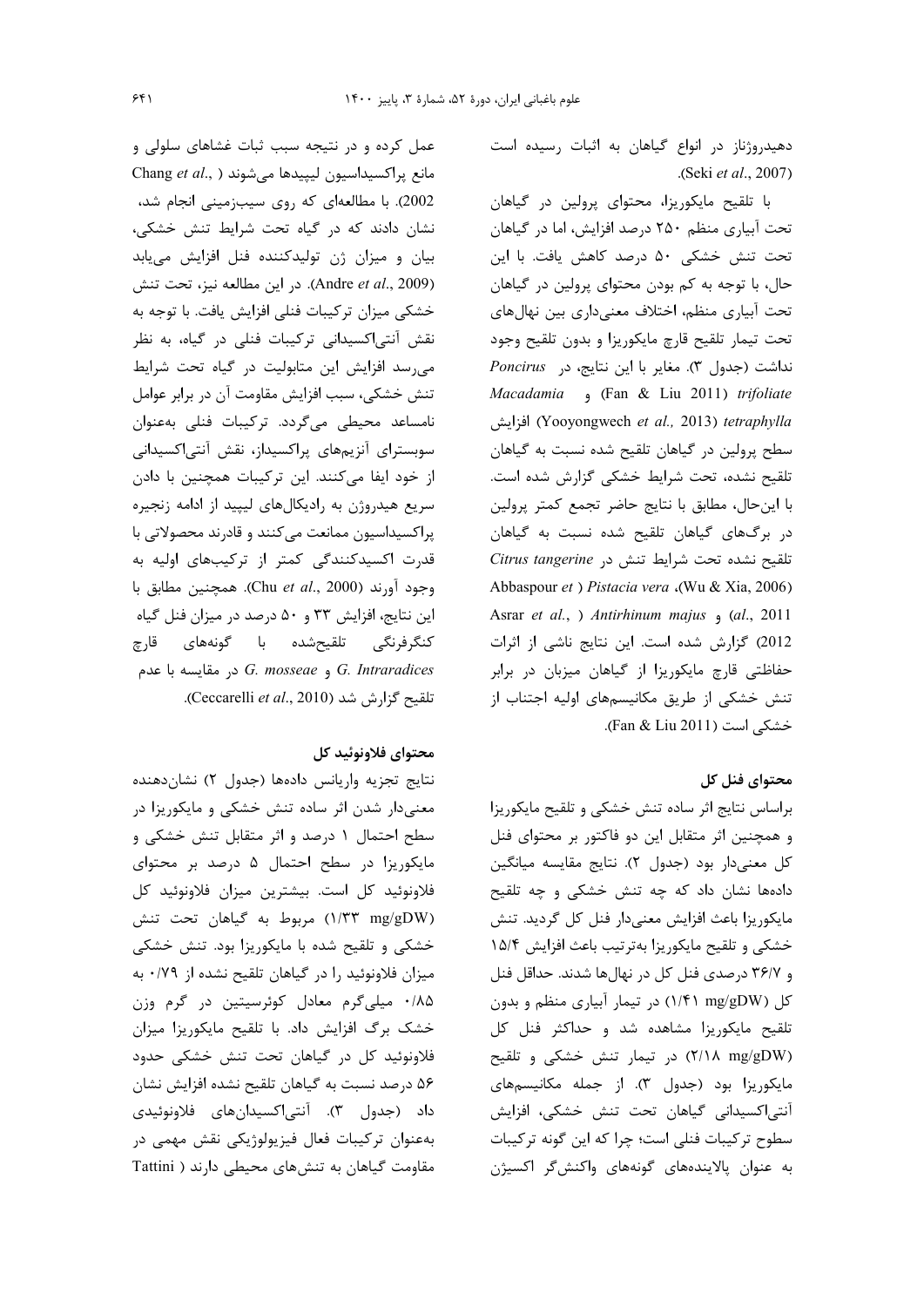et al., 2004). از دلایل افزایش میزان فلاونوئیدها در شرايط تنش، ايجاد محدوديت در انتقال الكترون فتوسنتزی است که سبب ایجاد تغییرات متابولیک د, گیاه از جمله القای سنتز فلاونوئیدها برای تعدیل این وضعیت میشود. این عمل از طریق آنزیم فنیل Morello et al., ) الانين آمونيالياز صورت مى كيرد 2005). گزارش شده است که در گیاه کلزا تولید تركيبات فلاونوئيدي، بەعنوان متابوليتهاي ثانويه، با Sangtarash et ) افزایش می یابد al., 2009)، كه با نتايج حاضر مطابقت دارد. همچنین در بررسی اثر همزیستی قارچ مایکوریزا (Rhizophagus intraradices) بر گیاه ارزن دریافتند که در شرایط تنش خشکی شدید محتوای فلاونوئیدها در گیاهان تلقیح شده نسبت به گیاهان Tyagi et ) تلقیح نشده بهطور معناداری بیشتر است  $. (al., 2017)$ 

### ظرفیت آنتی اکسیدان کل

نتايج تجزيه واريانس دادهها (جدول ٢) نشان داد كه ظرفيت آنتي|كسيدان كل فقط تحت تأثير اثرات اصلي تنش خشکی و مایکوریزا قرار گرفت. تنش خشکی باعث افزایش ظرفیت آنتی اکسیدان کل از ۵۱/۳ میلی گرم بر گرم وزن خشک برگ در گیاهان شاهد به ۶۸/۱ میلی گرم بر گرم وزن خشک برگ در گیاهان تحت تنش خشکی شد. بهعبارتی، تنش خشکی ظرفیت آنتیاکسیدان کل را ۳۲/۷ درصد افزایش داد. همچنین ظرفیت آنتی|کسیدان کل در نهالهای تلقیح شده با قارچ مایکوریزا ۶۲/۴ میلی گرم معادل اسید آسکوربیک در گرم وزن خشک برگ بود که ۵۴/۸ درصد بيشتر از گياهان تلقيح نشده بود (جدول ٣). از اولین واکنشهای گیاهان به خشکی، تجمع گونههای فعال اکسیژن است که باعث تنشهای اکسیداتیو می شوند (Ruiz-Lozano, 2003). بهخوبی نشان داده شده است که مقاومت گیاهان به تنشها بستگی به

کاهش خسارت اکسیداتیو از طریق آنزیمهای آنتی اکسیدان دارد (Wu et al., 2011). بر اساس نتایج پژوهشهای متعدد، همزیستی گیاه با قارچ آربسکولار مايكوريزا باعث افزايش فعاليت آنزيمهاي آنتي|كسيدان می گردد که خود باعث کمک به گیاه برای مقابله با Wu et al., ) تجمع گونههای فعال اکسیژن می شود .(2006; Wu et al., 2011; Abbaspour et al., 2012 نشان داده شده است که تلقیح ریشه گیاهان با قارچ  $H_2O_2$  آربسکولار مایکوریزا سطح  $H_2O_2$  کاهش مییابد که این کاهش سطح در گیاهان تلقیح شده با مقاومت به Wu *et al.,* 2006; تنشها همبستگی دارد .(Abbaspour et al., 2012; Fouad et al., 2014

### نتىجەگىرى كلى

نتايج حاصل از اين مطالعه حاكي از آن بود كه تنش خشکی بر خصوصیات فیزیولوژیک نهالهای یکساله لیلکی ایرانی اثر سوء داشت؛ بهگونهای که تحت اثر تنش خشکی محتوای آب نسبی برگها، کلروفیل a، کلروفیل b، کاروتنوئیدها و درصد ماده خشک اندامهای هوایی و ريشه كاهش و درصد نشت الكتروليتها افزايش يافت. این نتایج حاکی از حساس بودن لیلکی ایرانی در این مرحله از رشد، یعنی مرحله نونهالی و استقرار نهالها، به خشکی است. تلقیح ریشه نهالهای لیلکی ایرانی با قارچ آربسکولار مایکوریزا نقش بسزایی در بهبود صفات مذکور و تحمل به خشکی داشت؛ بهطوری که در نهالهای تلقیح شده محتوای آب نسبی، درصد ماده خشک اندامهای هوایی و ریشه، محتوای کلروفیل، کاروتنوئید و ترکیبات آنتی|کسیدانی مثل فنل و فلاونوئید افزایش و درصد نشت الكتروليتها كاهش يافت. همچنين با توجه به کاهش محتوای پرولین تحت تنش خشکی شدید در نهالهای تلقیح شده نسبت به نهالهای تلقیح نشده، می تواند ناشی از تقلیل اثرات تنش خشکی ناشی از مایکوریزا باشد. لذا تلقیح نهالهای لیلکی ایرانی قبل از کشت در فضای سبز شهری پیشنهاد میگردد.

#### **REFERENCES**

1. Abbaspour, H., Saeid-Sar, S. & Afshari, H. (2011). Improving drought tolerance of Pistacia vera L. seedlings by arbuscular mycorrhiza under greenhouse condition. Journal of Medicinal Plants Research, 5(32), 7065-7072.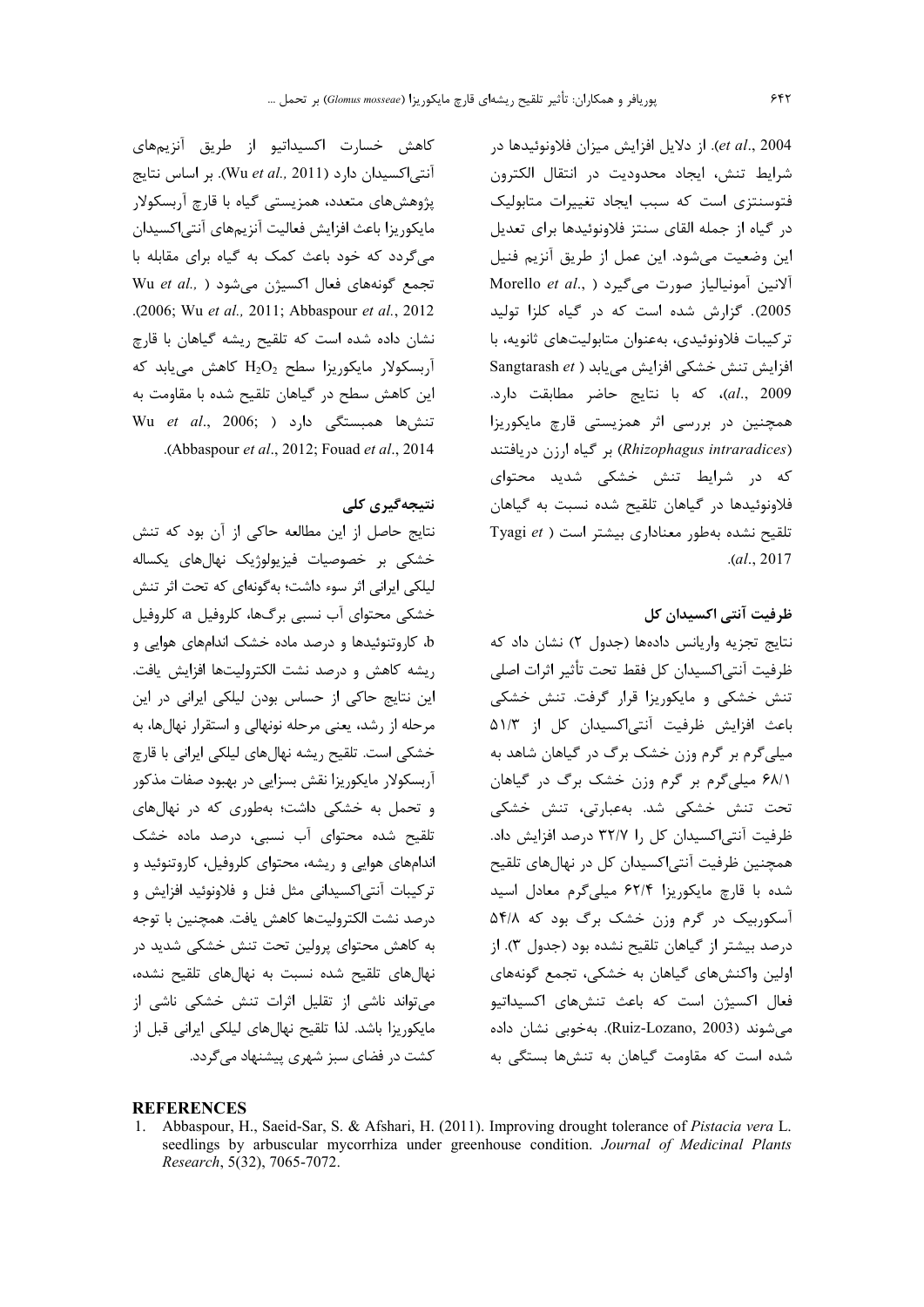- 2. Akowuah, G.A., Ismail, Z., Norhayati, I. & Sadikun, A. (2005). The effects of different extraction solvents of varying polarities on polyphenols of *Orthosiphon stamineus* and evaluation of the free radical-scavenging activity. *Food Chemistry*, 93, 311-317.
- 3. Andre, C.M., Schafleitner, R., Legay, S., Lefevre, I., Aliaga, C.A.A., Nomberto, G., Hoffmann, L., Hausman, J.F., Larondelle, Y. & Evers, D. (2009). Gene expression changes related to the production of phenolic compounds in *potato tubers* grown under drought stress. *Phytochemistry*, 70(9), 1107-1116.
- 4. Arndt, S.K., Cliford, S.C., Wanek, W., Joness, H.G. & Popp, M. (2001). Physiological and morphological adaptations of the fruit tree *Ziziphus rotundifolia* in response to progressive drought stress. *Tree Physiology*, 21, 705-715.
- 5. Ashraf, M. & Foolad, M.R. (2007). Roles of glycine betaine and proline in improving plant abiotic stress resistance. *Environmental and Experimental Botany*, 59, 206-216.
- 6. Asrar, A.A., Abdel-Fattah, G.M. & Elhindi, K.M. (2012). Improving growth, flower yield and water relations of snapdragon (*Antirhinum majus* L.) plants grown under well-watered and water-stress conditions using arbuscular mycorrhizal fungi. *Photosynthetica*, 50, 305-316.
- 7. Bainard, L.D., Klironomos, J.N. & Gordon, A.M. (2011). The mycorrhizal status and colonization of 26 tree species growing in urban and rural environments. *Mycorrhiza*, 21 (2), 91-96.
- 8. Baslam, M., Esteban, R., Garcia-Plazaola, J.I. & Goicoechea, N. (2013). Effectiveness of arbuscular mycorrhizal fungi (AMF) for inducing the accumulation of major carotenoids, chlorophylls and tocopherol in green and red leaf lettuces. *Applied Microbiology and Biotechnology*, 97, 3119-3128.
- 9. Bates, L.S., Waldren, R.P. & Teare, L.D. (1973). Rapid determination of free proline for water-stress studies. *Plant Soil*. 39, 205-207.
- 10. Beltrano, J. & Ronco, M.G. (2008). Improved tolerance of wheat plants (*Triticum aestivum* L.) to drought stress and rewatering by the arbuscular mycorrhizal fungus *Glomus claroideum*: effect on growth and cell membrane stability. *Brazilian Journal of Plant Physiology*, 20 (1), 29-37.
- 11. Beltrano, J., Ruscitti, M., Arango, M.C. & Ronco, M. (2013). Effects of arbuscular mycorrhiza inoculation on plant growth, biological and physiological parameters and mineral nutrition in pepper grown under different salinity and p levels. *Soil Science and Plant Nutrition*, 13, 123-141.
- 12. Ceccarelli, N., Curadi, M., Martelloni, L., Sbrana, C., Picciarelli, P. & Giovannetti, M. (2010). Mycorrhizal colonization impacts on phenolic content and antioxidant properties of artichoke leaves and flower heads two years after field transplant. *Plant and Soil*. 335, 311 -323.
- 13. Chang, W.C., Kim, S.C., Hwang, S.S., Choi, B.K. & Kim, S.K. (2002). Antioxidant activity and free radical scavenging capacity between Korean medicinal plants and flavonoids by assay-guided comparison. *Plant Science*, 163, 1161-1168.
- 14. Chu, Y.H., Chang, C.L. & Hsu, H.F. (2000). Flavonoid content of several vegetable and their antioxidant activity. *Journal of the Science of Food and Agriculture*, 80(5), 561-566.
- 15. Fan, Q.J. & Liu, J.H. (2011). Colonization with arbuscular mycorrhizal fungus affects growth, drought tolerance and expression of stress-responsive genes in *Poncirus trifoliata*. *Acta Physiologiae Plantarum*, 33, 1533-1542.
- 16. Farrokhvand, I., Reezi, S., Barzegar, R. & Fattahi, M. (2020). Effect of symbiosis of several mycorrhiza arbuscular fungi species on some quality and physiological indices of potted lisianthus flower (*Eustoma grandiflorum* 'Matador Blue') .*Iranian Journal of Horticultural Science,* 50 (4), 815-824. (In Farsi).
- 17. Ferrat, I.L. & Lova, C.J. (1999). Relation between relative water content, nitrogen pools and growth of *Phaseolus vulgaris* L. and *P. acutifolius* A. Gray during water deficit. *Crop Science*, 39: 467-474.
- 18. Fouad, M.O., Essahibi, A., Benhiba, L. & Qaddoury, A. (2014). Effectiveness of arbuscular mycorrhizal fungi in the protection of olive plants against oxidative stress induced by drought. *Spanish Journal of Agricultural Research*, 12(3), 763-771.
- 19. Frosi, G., Barros, V.A., Oliveira, M.T. Santos, M., Ramos, D.G. Maia, L.C. & Santos M.G. (2016). Symbiosis with AMF and leaf P<sub>i</sub> supply increases water deficit tolerance of woody species from seasonal dry tropical forest. *Plant Physiology*, 207, 84-93.
- 20. Gill, S.S. & Tuteja, N. (2010). Reactive oxygen species and antioxidant machinery in abiotic stress tolerance in crop plants. *Plant Physiology and Biochemistry*, 48, 909-930.
- 21. Giovannetti, H.W. & Mosse, B. (1980). An evaluation techniques for measuring vesicular arbescular mycorrhiza infection in roots. *New Phytologist*, 84, 489-500.
- 22. Goss, M.J., Carvalho, M. & Brito, I. (2017). *Functional diversity of mycorrhiza and sustainable agriculture, management to overcome biotic and abiotic stresses*. Academic Press.
- 23. Huxley, A., Griffiths, M. & Levy, M. (1999). *The new royal horticultural society dictionary of gardening*. Macmillan Press.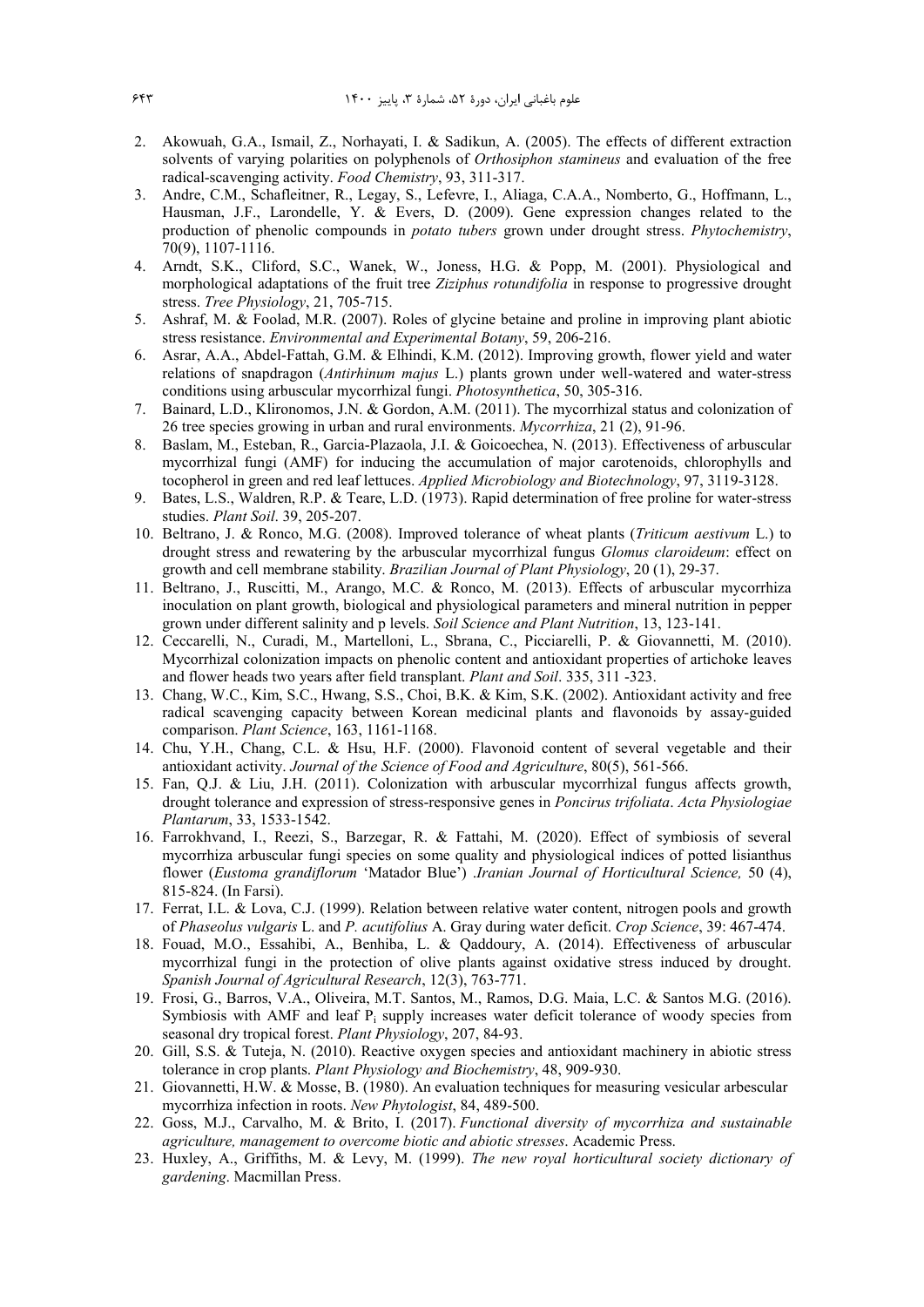- 24. Inze, D. (2008). Oxidative stress in plant. *Environmental and Experimental Botany*, 48(5), 351-358.
- 25. Jeyaramraja, P.R., Meenakshi, S.N., Kumar, R.S., Joshi, S.D. and Ramasubramanian, B. (2005). Water deficit induced oxidative damage in tea (*Camelia sinensis*) plants. *Journal of Plant Physiology*, 162, 413-419
- 26. Joshi, P. & Swami, A. (2007). Physiological responses of some tree species under roadside automobile pollution stress around city of Haridwar, India. *The Environmentalist*, 27 (3), 365-374.
- 27. Karlidag, H., Yildirim, E. & Turan, M. (2009). Salicylic acid ameliorates the adverse effect of salt stress on strawberry. *Science Agriculture*, 66 (2), 180- 187.
- 28. Khaleghi, A. (2014). *Study of resistance to freezing temperatures and response to drought in Maclura pomifera for urban greenspace application*. Ph.D. Thesis. College of Agriculture and Natural Resources, University of Tehran, Iran. (in Farsi).
- 29. Khaleghi, A., Naderi, R., Brunetti, C., Maserti, B.E., Salami, S.A. & Babalar M. (2019). Morphological, physiochemical and antioxidant responses of *Maclura pomifera* to drought stress. *Scientific Reports*, 9:19250.
- 30. Khaleghi, A., Naderi, R., Salami, A., Babalar, M., Roohollahi, I. & Khaleghi, G. (2016). Evaluation of salicylic acid and spermidine on reduce drought stress injuries of one-year-old *Maclura pomifera* seedlings. *Journal of Crops Improvement*, 18 (1), 231-244. (in Farsi).
- 31. Kranner, I., Beckett, R.P., Wornik, S., Zorn, M. & Pfeifhofer H.W. (2002) Revival of a resurrection plant correlates with its antioxidant status. *The Plant Journal*, 31, 13–24.
- 32. Krasensky, J. & Jonak, C. (2012). Drought, salt, and temperature stress-induced metabolic rearrangements and regulatory networks. *Experimental Botany*, 63, 1593-1608.
- 33. Djeridane, A., Yousfi, M. & Nadjemi, B. (2006). Antioxidant activity of some Algerian medicinal plants extracts containing phenolic compounds. *Food Chemistry*, 97, 654-660.
- 34. Lichtenthaler, H.K. & Wellburnt, A.R. (1983). Determinations of total carotenoids and chlorophylls a and b of leaf extracts in different solvents. *Biochemical Society Transactions*, 11: 591–592.
- 35. Maiquetía, M., Cáceres, A. & Herrera, A. (2009). Mycorrhization and phosphorus nutrition affect water relations and CAM induction by drought in seedlings of *Clusia minor*. *Annals of Botany*, 103, 525-532.
- 36. Martinova, V., van Geel, M., Lievens, B. & Honnay, O. (2016). Strong differences in *Quercus robur*-associated ectomycorrhizal fungal communities along a forest-city soil sealing gradient. *Fungal Ecology*, 20, 88-96.
- 37. Morello, J.R., Romero, M.P., Ramo, T. & Motilva, M.J. (2005). Evaluation of L-phenylalanine ammonia-lyase activity and phenolic profile in olive drupe (*Olea europaea* L.) from fruit setting period to harvesting time. *Plant Science*, 168, 65-72.
- 38. Morte, A., Dıaz, G., Rodrıguez, P., Alarcon, J.J. & Sanchez-Blanco, M.J. (2001). Growth and water relations in mycorrhizal and nonmycorrhizal *Pinus halepensis* plants in response to drought. *Biologia Plantarum*, 44, 263-267.
- 39. Noroozi-Raeis-Danaie, M. Mirzaie-Nodoushan, H. Maddah-Arefi H. & Jafari A.A. (2009). Spiny trunk in Caspian locust (*Gleditsia caspica*) and its variation in half-sib progenies. *Iranian Journal of Rangelands and Forests Plant Breeding and Genetic Research*, 17 (2), 222-233. (in Farsi).
- 40. Ortega, U., Dunabeitia, M., Menendez, S., Gonzalez-Murua, C. & Majada, J. (2004). Effectiveness of mycorrhizal inoculation in the nursery on growth and water relations of *Pinus radiata* in different water regimes. *Tree Physiology*, 24, 65-73.
- 41. Otgonsuren, B., Rewald, B., Godbold, D.L. & Göransson, H. (2016). Ectomycorrhizal inoculation of *Populus nigra* modifies the response of absorptive root respiration and root surface enzyme activity tosalinity stress. *Flora*, 224, 123-129.
- 42. Phillips, J.M. & Hayman, D.S. (1970). Improved procedures for clearing roots and staining parasitic and vesicular-arbuscular mycorrhizal fungi for rapid assessment of infection. *Transactions of the British Mycological Society*, 55(1), 158-168.
- 43. Ruiz-Lozano, J.M. (2003). Arbuscular mycorrhizal symbiosis and alleviation of osmotic stress. New perspectives for molecular studies. *Mycorrhiza*, 13, 309-317.
- 44. Sangtarash, M.H., Qaderi, M.M., Chinnappa, C.C. & Reid, D.M. (2009). Carotenoid differential sensitivity of canola (*Brassica napus*) seedlings to ultraviolet-B radiation, water stress and abscisic acid. *Environmental and Experimental Botany*, 66(2), 212-219.
- 45. Seki, M. Umezawa, T., Urano, K. & Shinozaki, K. (2007). Regulatory metabolic networks in drought stress responses. *Plant Biology*, 10, 296–302.
- 46. Shi, L., Guttenberger, M., Kottke, I. & Hampp, R. (2002). The effect of drought on mycorrhizas of beech (*Fagus sylvatica* L.): changes in community structure, and the content of carbohydrates and nitrogen storage bodies of the fungi. *Mycorrhiza*, 12, 303-311.